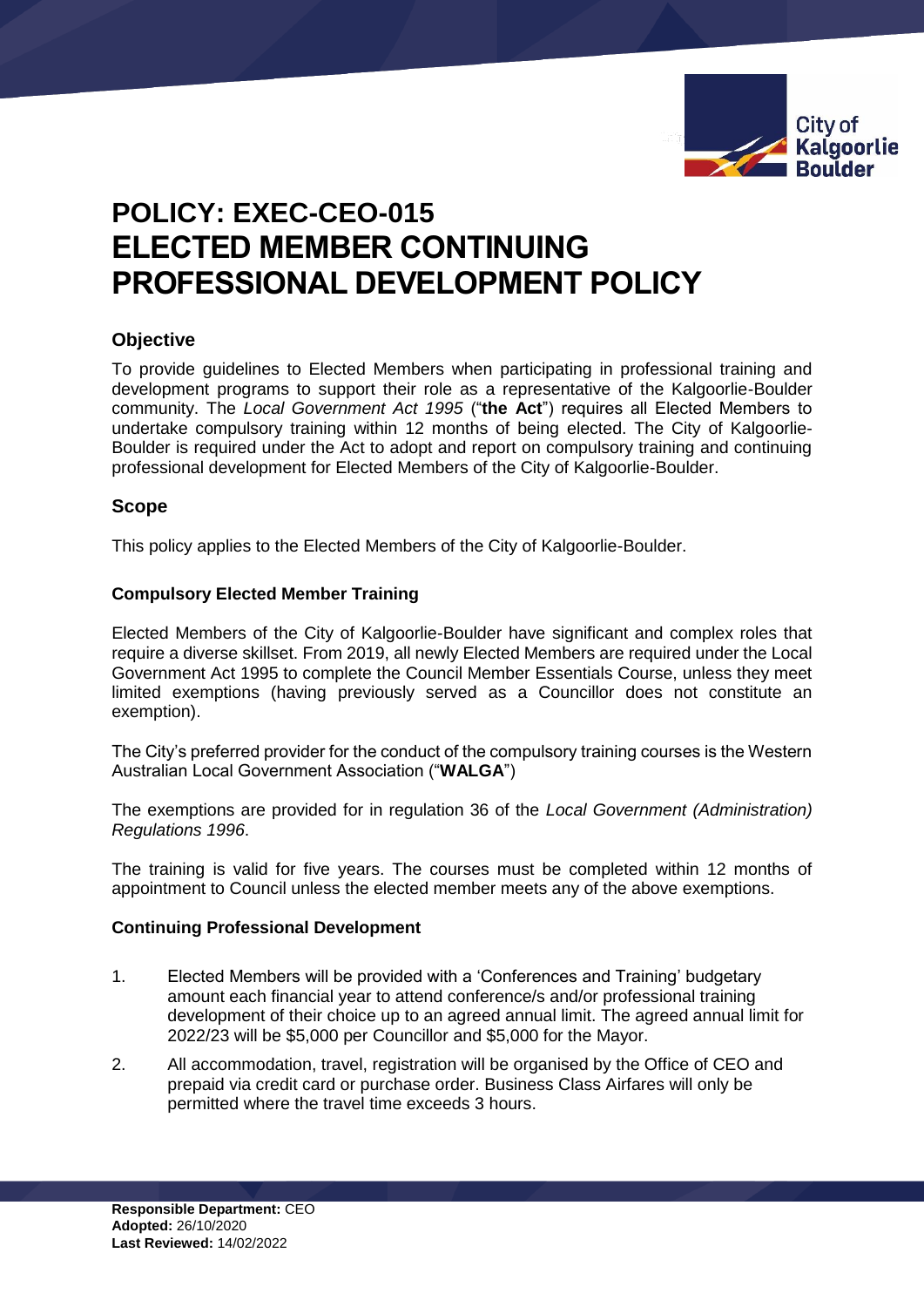

- 3. Meals will be included in the cost of the accommodation where possible. This will include moderate consumption of alcoholic beverages, when consumed in conjunction with a meal.
- 4. Taxi Vouchers will be provided to the Elected Member.
- 5. Additional incidental expenses that arise such as parking fees are to be submitted to the Office of the CEO within 10 working days after the event.
- 6. All expenses incurred by the Elected Member's spouse or partner are to be met by the Elected Member other than when attending an event as the Mayor's representative, or, in the case of the Mayor where the attendance of their spouse or partner is deemed appropriate by the CEO.

Where an Elected Member requires a carer for fulltime or part-time assistance, the cost shall be met from the Conference and Training Budget.

- 7. The following conferences have been identified by Council with attendance at these conferences by the Mayor or their nominee and the CEO or their nominee approved on an ongoing basis and not included in the set allowance:
	- a. Australian Local Government Association National General Assembly (plus one additional Elected Member)
	- b. WA Local Government Week
- 8. The CEO or their nominee and all interested Elected Members are approved on an ongoing basis to attend WALGA Local Government Convention, with associated accommodation, travel, meals including partner's meals and business or conference expenses incurred by them to be paid or reimbursed by the City. The Mayor and Deputy GVROC representative or their nominee to be the voting delegates at the WALGA Local Government Convention. This convention is not included in the set allowance.
- 9. Any unspent portion of the allowance in each financial year may be budgeted for use in the following financial year. No more than a total value of 2 years of the allowance can be accrued.
- 10. Allowances provided under this Policy will be used in the first instance for completion of mandatory training.
- 11. Councillors' will report back to Council and impart what they have learnt to other Elected Members at the next information session following attendance to training and conferences.

### **Reporting**

The City is required to report annually on completed training. Completed training must be published on the City's website for that financial year. The City will publish the Elected Member training register on the City's website, updated annually following the report to Council. This will include the Council Member Essentials Course and any continuing professional development undertaken by Elected Members.